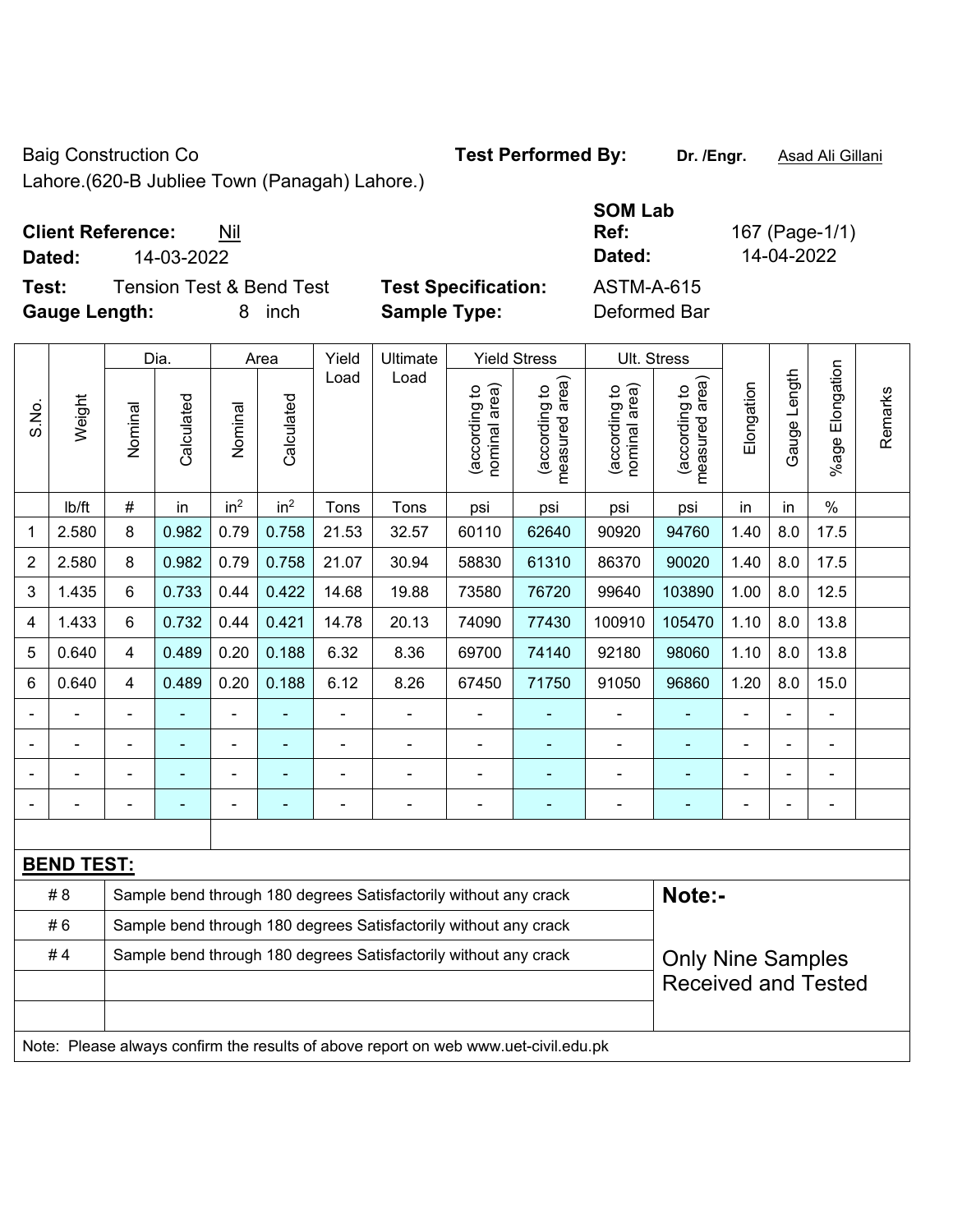Engr. Javed Asad **Test Performed By: Dr. /Engr.** S Asad Ali Gillani

CRE JIP Consultants.(Const.of Jalapur Irrigation Canal and Its System)(No.JIP/WkS/ICB/P-1)

|                      | <b>Client Reference:</b> | JIPIC/TECH/P-1CRE/379               |                            | <b>SOM Lab</b><br>Ref:                 | 168 (Page-1/1) |
|----------------------|--------------------------|-------------------------------------|----------------------------|----------------------------------------|----------------|
| Dated:               | 13-04-2022               |                                     |                            | Dated:                                 | 14-04-2022     |
| Test:                |                          | <b>Tension Test &amp; Bend Test</b> | <b>Test Specification:</b> | <b>ASTM-A-615</b><br>Deformed Bar (SGI |                |
| <b>Gauge Length:</b> |                          | inch                                | <b>Sample Type:</b>        | Steel)                                 |                |

|                |                                                                                     |                | Dia.           |                 | Area            | Yield                    | <b>Ultimate</b>                                                  |                                | <b>Yield Stress</b>             |                                | Ult. Stress                     |                |              |                 |         |
|----------------|-------------------------------------------------------------------------------------|----------------|----------------|-----------------|-----------------|--------------------------|------------------------------------------------------------------|--------------------------------|---------------------------------|--------------------------------|---------------------------------|----------------|--------------|-----------------|---------|
| S.No.          | Weight                                                                              | Nominal        | Calculated     | Nominal         | Calculated      | Load                     | Load                                                             | nominal area)<br>(according to | measured area)<br>(according to | nominal area)<br>(according to | measured area)<br>(according to | Elongation     | Gauge Length | %age Elongation | Remarks |
|                | lb/ft                                                                               | #              | in             | in <sup>2</sup> | in <sup>2</sup> | Tons                     | Tons                                                             | psi                            | psi                             | psi                            | psi                             | in             | in           | $\%$            |         |
| 1              | 2.699                                                                               | 8              | 1.005          | 0.79            | 0.793           | 23.39                    | 37.58                                                            | 65310                          | 65070                           | 104930                         | 104530                          | 1.10           | 8.0          | 13.8            |         |
| $\overline{2}$ | 2.808                                                                               | 8              | 1.025          | 0.79            | 0.825           | 24.52                    | 38.63                                                            | 68440                          | 65540                           | 107860                         | 103280                          | 1.30           | 8.0          | 16.3            |         |
| 3              | 0.693                                                                               | 4              | 0.510          | 0.20            | 0.204           | 6.01                     | 9.30                                                             | 66320                          | 65020                           | 102520                         | 100510                          | 1.20           | 8.0          | 15.0            |         |
| 4              | 0.685                                                                               | $\overline{4}$ | 0.506          | 0.20            | 0.201           | 5.96                     | 9.25                                                             | 65760                          | 65430                           | 101960                         | 101450                          | 1.20           | 8.0          | 15.0            |         |
|                |                                                                                     | $\blacksquare$ | ä,             | $\blacksquare$  | ä,              | $\overline{\phantom{0}}$ | ÷,                                                               | L,                             | Ē,                              | ÷,                             | ä,                              | $\blacksquare$ | Ĭ.           | ä,              |         |
|                |                                                                                     |                | $\blacksquare$ | ä,              |                 | $\blacksquare$           | $\blacksquare$                                                   |                                |                                 |                                |                                 |                |              | $\blacksquare$  |         |
|                |                                                                                     |                |                | ÷               |                 |                          | $\blacksquare$                                                   |                                |                                 | $\blacksquare$                 | $\blacksquare$                  |                |              |                 |         |
|                |                                                                                     |                |                |                 |                 |                          |                                                                  |                                |                                 |                                |                                 |                |              |                 |         |
|                |                                                                                     |                |                | $\blacksquare$  |                 | $\blacksquare$           | $\blacksquare$                                                   | $\blacksquare$                 |                                 | $\blacksquare$                 |                                 |                |              | $\blacksquare$  |         |
|                |                                                                                     |                |                | ۰               |                 | ÷                        | $\blacksquare$                                                   | Ē,                             | ٠                               | ٠                              | $\overline{\phantom{0}}$        | ٠              | ÷            | $\blacksquare$  |         |
|                |                                                                                     |                |                |                 |                 |                          |                                                                  |                                |                                 |                                |                                 |                |              |                 |         |
|                | <b>BEND TEST:</b>                                                                   |                |                |                 |                 |                          |                                                                  |                                |                                 |                                |                                 |                |              |                 |         |
|                | #8                                                                                  |                |                |                 |                 |                          | Sample bend through 180 degrees Satisfactorily without any crack |                                |                                 |                                | Note:-                          |                |              |                 |         |
|                | #4                                                                                  |                |                |                 |                 |                          | Sample bend through 180 degrees Satisfactorily without any crack |                                |                                 |                                |                                 |                |              |                 |         |
|                | <b>Only Six Samples</b>                                                             |                |                |                 |                 |                          |                                                                  |                                |                                 |                                |                                 |                |              |                 |         |
|                |                                                                                     |                |                |                 |                 |                          |                                                                  |                                |                                 |                                | <b>Received and Tested</b>      |                |              |                 |         |
|                |                                                                                     |                |                |                 |                 |                          |                                                                  |                                |                                 |                                |                                 |                |              |                 |         |
|                | Note: Please always confirm the results of above report on web www.uet-civil.edu.pk |                |                |                 |                 |                          |                                                                  |                                |                                 |                                |                                 |                |              |                 |         |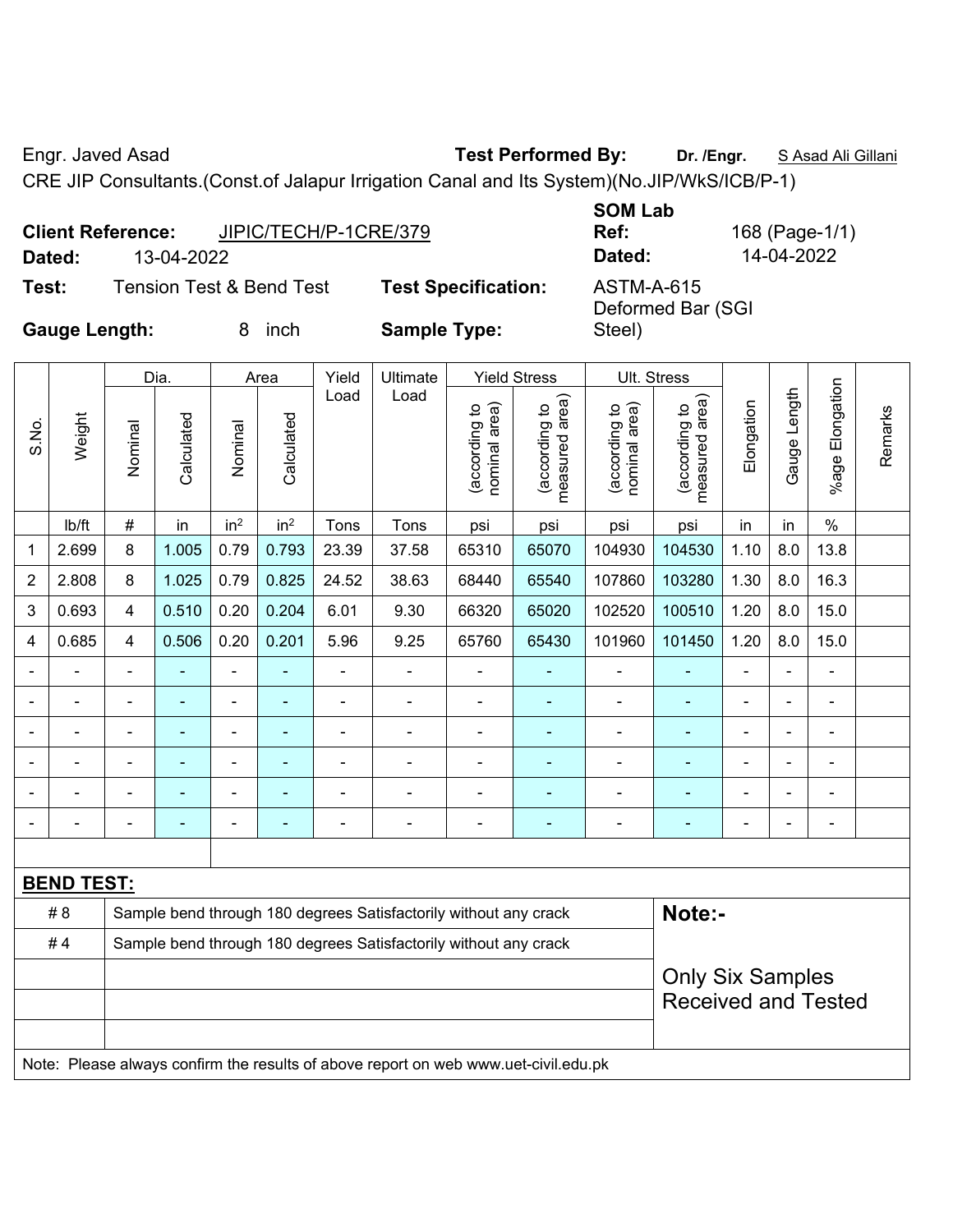Engr. Javed Asad **Test Performed By:** Dr. /Engr. **SAsad Ali Gillani** By: Dr. /Engr. **SAsad Ali Gillani** 

CRE JIP Consultants.(Const.of Jalapur Irrigation Canal and Its System)(No.JIP/WkS/ICB/P2)

| <b>Client Reference:</b> | JIPIC/TECH/CRE/P2/80                |                            | <b>SOM Lab</b><br>Ref:          | 169 (Page-1/1) |
|--------------------------|-------------------------------------|----------------------------|---------------------------------|----------------|
| Dated:                   | 05-04-2022                          |                            | Dated:                          | 14-04-2022     |
| Test:                    | <b>Tension Test &amp; Bend Test</b> | <b>Test Specification:</b> | ASTM-A-615<br>Deformed Bar (SGI |                |
| <b>Gauge Length:</b>     | inch<br>8.                          | <b>Sample Type:</b>        | Steel)                          |                |

|                |                   |                | Dia.                     |                 | Area            | Yield | Ultimate                                                                            |                               | <b>Yield Stress</b>             |                                | Ult. Stress                     |                |                |                 |           |
|----------------|-------------------|----------------|--------------------------|-----------------|-----------------|-------|-------------------------------------------------------------------------------------|-------------------------------|---------------------------------|--------------------------------|---------------------------------|----------------|----------------|-----------------|-----------|
| S.No.          | Weight            | Nominal        | Calculated               | Nominal         | Calculated      | Load  | Load                                                                                | nominal area)<br>according to | (according to<br>measured area) | nominal area)<br>(according to | (according to<br>measured area) | Elongation     | Gauge Length   | %age Elongation | Remarks   |
|                | Ib/ft             | #              | in                       | in <sup>2</sup> | in <sup>2</sup> | Tons  | Tons                                                                                | psi                           | psi                             | psi                            | psi                             | in             | in             | $\%$            |           |
| 1              | 2.702             | 8              | 1.005                    | 0.79            | 0.794           | 22.63 | 37.18                                                                               | 63180                         | 62860                           | 103790                         | 103260                          | 1.30           | 8.0            | 16.3            | H#<br>171 |
| $\overline{2}$ | 2.699             | 8              | 1.005                    | 0.79            | 0.793           | 23.11 | 37.56                                                                               | 64520                         | 64270                           | 104870                         | 104470                          | 1.10           | 8.0            | 13.8            | H#<br>171 |
| 3              | 1.029             | 5              | 0.620                    | 0.31            | 0.302           | 9.06  | 13.88                                                                               | 64470                         | 66180                           | 98780                          | 101390                          | 1.20           | 8.0            | 15.0            | H#<br>464 |
| 4              | 1.017             | 5              | 0.617                    | 0.31            | 0.299           | 8.61  | 13.53                                                                               | 61280                         | 63540                           | 96240                          | 99780                           | 1.10           | 8.0            | 13.8            | H#<br>464 |
|                | ä,                | $\blacksquare$ | ä,                       | L,              |                 | ä,    | ä,                                                                                  | ä,                            |                                 | Ĭ.                             | $\blacksquare$                  | $\overline{a}$ | $\blacksquare$ | ä,              |           |
|                |                   |                | ۰                        | $\blacksquare$  |                 |       | $\blacksquare$                                                                      | $\blacksquare$                |                                 |                                |                                 |                |                |                 |           |
|                |                   |                | $\overline{\phantom{0}}$ | $\blacksquare$  |                 |       | $\blacksquare$                                                                      | $\blacksquare$                |                                 |                                | $\blacksquare$                  | $\blacksquare$ |                |                 |           |
|                |                   |                |                          |                 |                 |       |                                                                                     |                               |                                 |                                |                                 |                |                |                 |           |
|                |                   |                |                          | ۰               |                 |       |                                                                                     | -                             |                                 |                                |                                 |                |                |                 |           |
|                |                   |                |                          | ۰               |                 |       | $\blacksquare$                                                                      | ä,                            |                                 |                                |                                 |                |                |                 |           |
|                |                   |                |                          |                 |                 |       |                                                                                     |                               |                                 |                                |                                 |                |                |                 |           |
|                | <b>BEND TEST:</b> |                |                          |                 |                 |       |                                                                                     |                               |                                 |                                |                                 |                |                |                 |           |
|                | #8                |                |                          |                 |                 |       | Sample bend through 180 degrees Satisfactorily without any crack                    |                               |                                 |                                | Note:-                          |                |                |                 |           |
|                | #5                |                |                          |                 |                 |       | Sample bend through 180 degrees Satisfactorily without any crack                    |                               |                                 |                                |                                 |                |                |                 |           |
|                |                   |                |                          |                 |                 |       |                                                                                     |                               |                                 |                                | <b>Only Six Samples</b>         |                |                |                 |           |
|                |                   |                |                          |                 |                 |       |                                                                                     |                               |                                 |                                | <b>Received and Tested</b>      |                |                |                 |           |
|                |                   |                |                          |                 |                 |       | Note: Please always confirm the results of above report on web www.uet-civil.edu.pk |                               |                                 |                                |                                 |                |                |                 |           |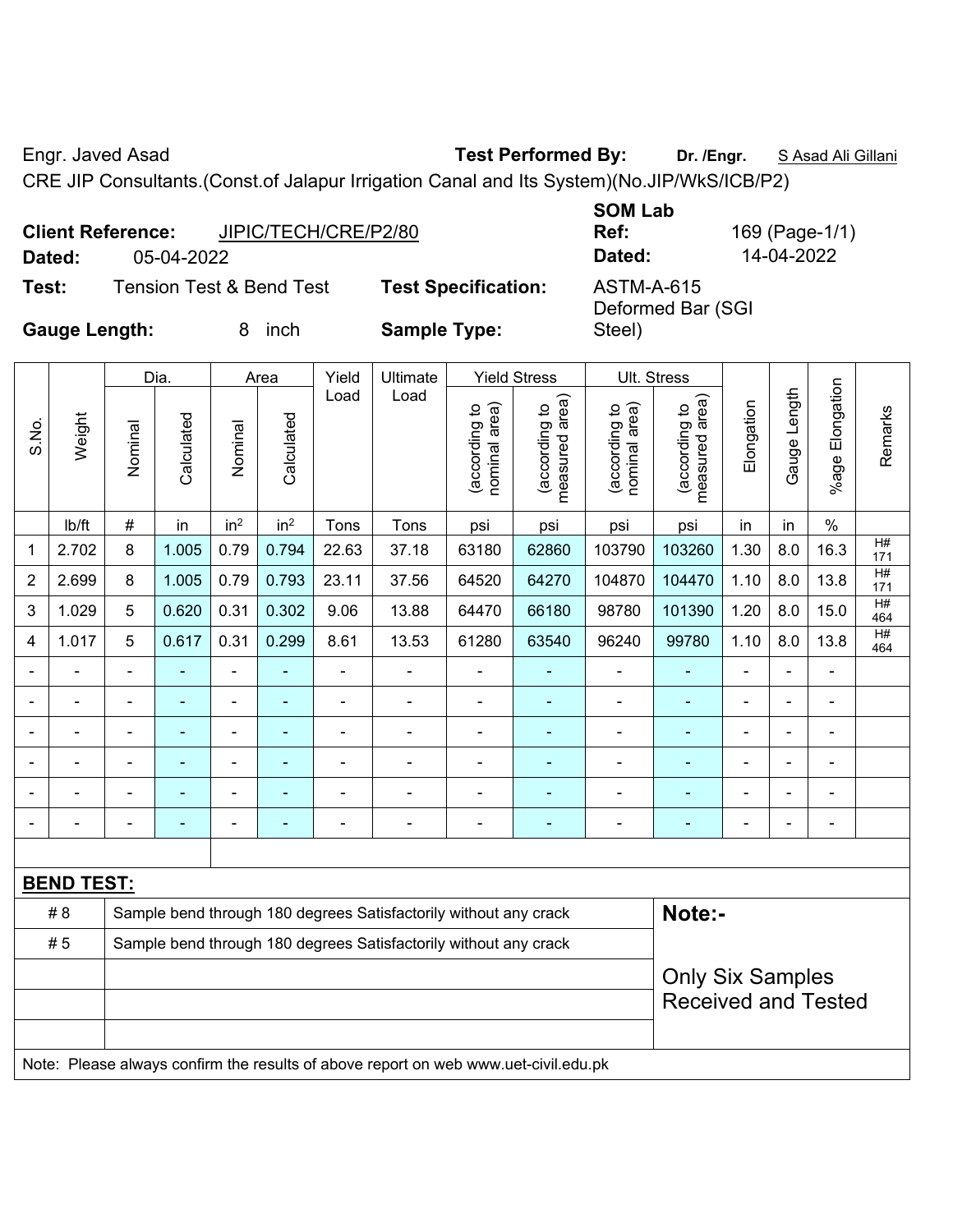Engr. Javed Asad **Test Performed By: Dr. /Engr.** S Asad Ali Gillani

CRE JIP Consultants.(Const.of Jalapur Irrigation Canal and Its System)(No.JIP/WkS/ICB/P2)

|                      | JIPIC/TECH/CRE/P2/78<br><b>Client Reference:</b> |                            | <b>SOM Lab</b><br>Ref:          | 170 (Page-1/1) |
|----------------------|--------------------------------------------------|----------------------------|---------------------------------|----------------|
| Dated:               | 05-04-2022                                       |                            | Dated:                          | 14-04-2022     |
| Test:                | <b>Tension Test &amp; Bend Test</b>              | <b>Test Specification:</b> | ASTM-A-615<br>Deformed Bar (SGI |                |
| <b>Gauge Length:</b> | inch<br>8.                                       | <b>Sample Type:</b>        | Steel)                          |                |

|                                                                        |                   |                | Dia.       |                 | Area            | Yield          | Ultimate                                                                            |                                | <b>Yield Stress</b>             | Ult. Stress                    |                                 |            |              |                       |           |
|------------------------------------------------------------------------|-------------------|----------------|------------|-----------------|-----------------|----------------|-------------------------------------------------------------------------------------|--------------------------------|---------------------------------|--------------------------------|---------------------------------|------------|--------------|-----------------------|-----------|
| S.No.                                                                  | Weight            | Nominal        | Calculated | Nominal         | Calculated      | Load           | Load                                                                                | nominal area)<br>(according to | measured area)<br>(according to | nominal area)<br>(according to | measured area)<br>(according to | Elongation | Gauge Length | Elongation<br>$%$ age | Remarks   |
|                                                                        | lb/ft             | #              | in         | in <sup>2</sup> | in <sup>2</sup> | Tons           | Tons                                                                                | psi                            | psi                             | psi                            | psi                             | in         | in           | $\%$                  |           |
| 1                                                                      | 1.486             | 6              | 0.746      | 0.44            | 0.437           | 13.07          | 19.57                                                                               | 65510                          | 65960                           | 98100                          | 98780                           | 1.50       | 8.0          | 18.8                  | H#<br>297 |
| $\overline{2}$                                                         | 1.449             | 6              | 0.736      | 0.44            | 0.426           | 12.56          | 19.29                                                                               | 62950                          | 65020                           | 96670                          | 99850                           | 1.50       | 8.0          | 18.8                  | H#<br>297 |
| 3                                                                      | 1.493             | 6              | 0.748      | 0.44            | 0.439           | 13.56          | 21.12                                                                               | 67960                          | 68110                           | 105870                         | 106110                          | 1.30       | 8.0          | 16.3                  | H#<br>378 |
| 4                                                                      | 1.486             | 6              | 0.746      | 0.44            | 0.437           | 13.51          | 20.85                                                                               | 67700                          | 68170                           | 104490                         | 105210                          | 1.30       | 8.0          | 16.3                  | H#<br>378 |
| 5                                                                      | 1.460             | 6              | 0.739      | 0.44            | 0.429           | 12.69          | 19.42                                                                               | 63620                          | 65250                           | 97340                          | 99830                           | 1.50       | 8.0          | 18.8                  | H#<br>418 |
| 6                                                                      | 1.456             | $6\phantom{1}$ | 0.738      | 0.44            | 0.428           | 12.66          | 19.32                                                                               | 63460                          | 65240                           | 96830                          | 99540                           | 1.40       | 8.0          | 17.5                  | H#<br>418 |
| $\overline{7}$                                                         | 1.432             | 6              | 0.732      | 0.44            | 0.421           | 12.61          | 19.11                                                                               | 63210                          | 66060                           | 95800                          | 100130                          | 1.30       | 8.0          | 16.3                  | H#<br>425 |
| 8                                                                      | 1.454             | 6              | 0.737      | 0.44            | 0.427           | 12.39          | 18.86                                                                               | 62080                          | 63970                           | 94530                          | 97400                           | 1.50       | 8.0          | 18.8                  | H#<br>425 |
|                                                                        |                   |                |            | ä,              |                 | $\blacksquare$ | $\blacksquare$                                                                      | $\blacksquare$                 | ٠                               | Ē,                             |                                 |            |              |                       |           |
|                                                                        |                   |                |            | ÷               |                 |                |                                                                                     | $\blacksquare$                 |                                 |                                |                                 |            |              |                       |           |
|                                                                        |                   |                |            |                 |                 |                |                                                                                     |                                |                                 |                                |                                 |            |              |                       |           |
|                                                                        | <b>BEND TEST:</b> |                |            |                 |                 |                |                                                                                     |                                |                                 |                                |                                 |            |              |                       |           |
|                                                                        | #6                |                |            |                 |                 |                | Sample bend through 180 degrees Satisfactorily without any crack                    |                                |                                 |                                | Note:-                          |            |              |                       |           |
| #6<br>Sample bend through 180 degrees Satisfactorily without any crack |                   |                |            |                 |                 |                |                                                                                     |                                |                                 |                                |                                 |            |              |                       |           |
|                                                                        | #6                |                |            |                 |                 |                | Sample bend through 180 degrees Satisfactorily without any crack                    |                                |                                 |                                | <b>Only Twelve Samples</b>      |            |              |                       |           |
|                                                                        | #6                |                |            |                 |                 |                | Sample bend through 180 degrees Satisfactorily without any crack                    |                                |                                 |                                | <b>Received and Tested</b>      |            |              |                       |           |
|                                                                        |                   |                |            |                 |                 |                |                                                                                     |                                |                                 |                                |                                 |            |              |                       |           |
|                                                                        |                   |                |            |                 |                 |                | Note: Please always confirm the results of above report on web www.uet-civil.edu.pk |                                |                                 |                                |                                 |            |              |                       |           |
|                                                                        |                   |                |            |                 |                 |                |                                                                                     |                                |                                 |                                |                                 |            |              |                       |           |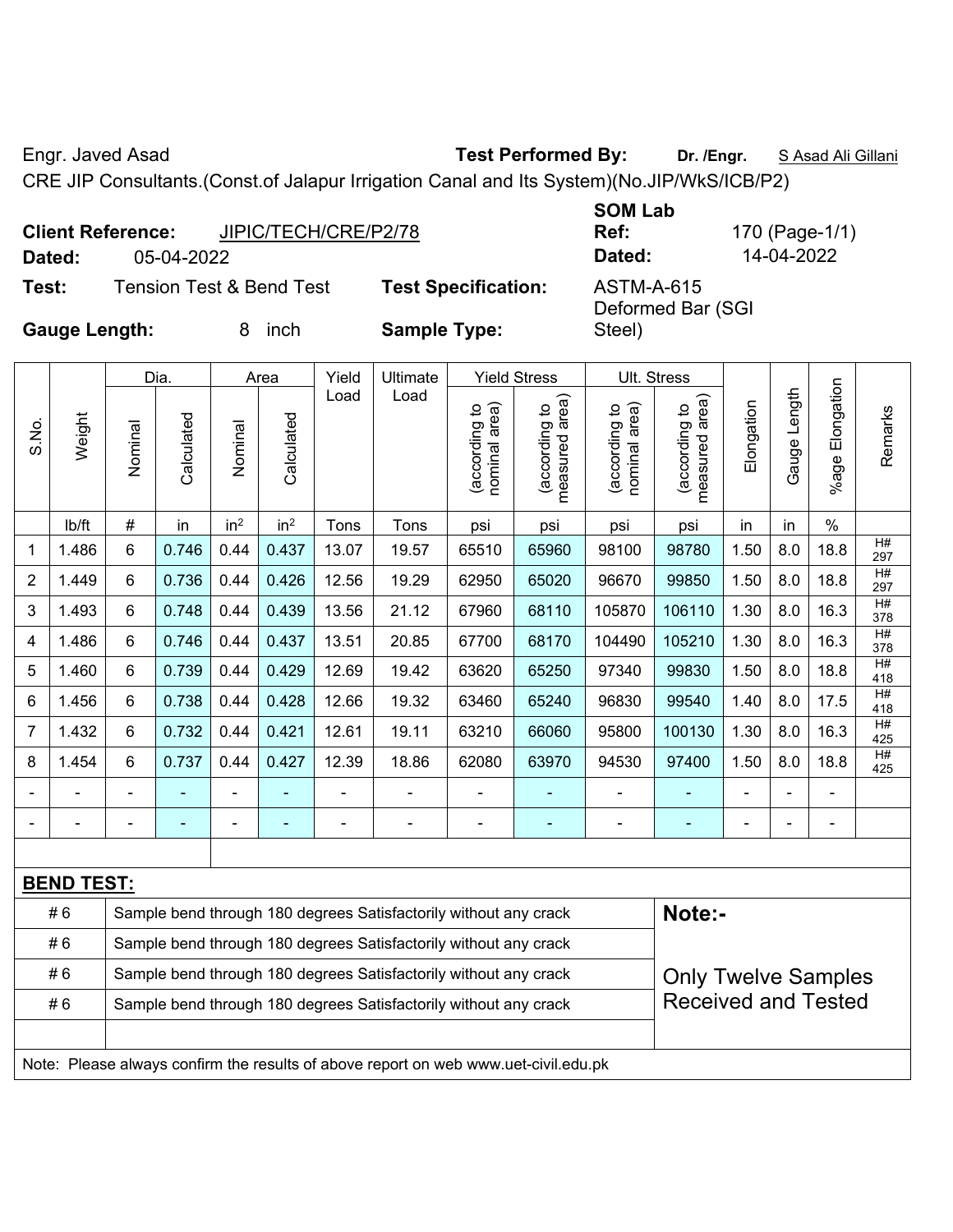Engr. Javed Asad **Test Performed By:** Dr. /Engr. **SAsad Ali Gillani** Collection Association Collection Association

CRE JIP Consultants.(Const.of Jalapur Irrigation Canal and Its System)(No.JIP/WkS/ICB/P2)

| Dated:               | JIPIC/TECH/CRE/P2/81<br><b>Client Reference:</b><br>07-04-2022 |                            | <b>SOM Lab</b><br>Ref:<br>Dated: | 171 (Page-1b/1)<br>14-04-2022 |
|----------------------|----------------------------------------------------------------|----------------------------|----------------------------------|-------------------------------|
| Test:                | <b>Tension Test &amp; Bend Test</b>                            | <b>Test Specification:</b> | ASTM-A-615                       |                               |
| <b>Gauge Length:</b> | inch<br>8                                                      | <b>Sample Type:</b>        | Deformed Bar (SGI<br>Steel)      |                               |

|                |                   |                          | Dia.           |                              | Area                     | Yield                        | Ultimate                                                         |                                | <b>Yield Stress</b>             |                                | Ult. Stress                     |                          |                |                 |             |
|----------------|-------------------|--------------------------|----------------|------------------------------|--------------------------|------------------------------|------------------------------------------------------------------|--------------------------------|---------------------------------|--------------------------------|---------------------------------|--------------------------|----------------|-----------------|-------------|
| S.No.          | Weight            | Nominal                  | Calculated     | Nominal                      | Calculated               | Load                         | Load                                                             | (according to<br>nominal area) | measured area)<br>(according to | nominal area)<br>(according to | measured area)<br>(according to | Elongation               | Gauge Length   | %age Elongation | Remarks     |
|                | lb/ft             | $\#$                     | in             | in <sup>2</sup>              | in <sup>2</sup>          | Tons                         | Tons                                                             | psi                            | psi                             | psi                            | psi                             | in                       | in             | $\%$            |             |
| 1              | 0.710             | $\overline{4}$           | 0.516          | 0.20                         | 0.209                    | 6.39                         | 9.99                                                             | 70480                          | 67450                           | 110160                         | 105420                          | 1.00                     | 8.0            | 12.5            | H.No<br>503 |
| $\overline{2}$ | 0.707             | $\overline{4}$           | 0.515          | 0.20                         | 0.208                    | 6.52                         | 10.16                                                            | 71940                          | 69180                           | 112070                         | 107760                          | 1.10                     | 8.0            | 13.8            | H.No<br>503 |
|                |                   |                          |                | ä,                           | ٠                        | ä,                           | $\blacksquare$                                                   | $\blacksquare$                 | $\blacksquare$                  |                                |                                 | $\overline{a}$           |                | $\blacksquare$  |             |
|                |                   |                          | $\blacksquare$ | ۰                            | ٠                        | $\blacksquare$               | $\blacksquare$                                                   | $\blacksquare$                 | ٠                               | $\blacksquare$                 |                                 | $\blacksquare$           |                |                 |             |
|                |                   |                          | $\blacksquare$ | ٠                            | $\blacksquare$           | $\overline{a}$               | $\overline{a}$                                                   | $\overline{a}$                 | $\blacksquare$                  | ÷                              | $\overline{\phantom{0}}$        | ÷                        | $\blacksquare$ | ÷               |             |
|                | $\blacksquare$    | $\overline{\phantom{0}}$ | $\blacksquare$ | ÷,                           | ٠                        | $\qquad \qquad \blacksquare$ | $\overline{\phantom{a}}$                                         | $\overline{a}$                 | ٠                               | $\blacksquare$                 | ٠                               | $\overline{\phantom{0}}$ |                | $\overline{a}$  |             |
|                | $\blacksquare$    | $\blacksquare$           | $\blacksquare$ | $\qquad \qquad \blacksquare$ | ٠                        | $\overline{a}$               | $\overline{\phantom{a}}$                                         | $\blacksquare$                 | ٠                               | ÷                              | $\blacksquare$                  | $\blacksquare$           |                | ä,              |             |
|                |                   | $\blacksquare$           | $\blacksquare$ | $\blacksquare$               | $\overline{\phantom{0}}$ | $\blacksquare$               | $\blacksquare$                                                   | $\blacksquare$                 | $\blacksquare$                  |                                |                                 | $\blacksquare$           |                | $\blacksquare$  |             |
|                |                   |                          |                | ÷                            |                          |                              |                                                                  | $\blacksquare$                 |                                 |                                |                                 |                          |                |                 |             |
| $\blacksquare$ |                   | $\blacksquare$           | ٠              | ÷                            | ٠                        | $\blacksquare$               | $\blacksquare$                                                   | $\blacksquare$                 | $\blacksquare$                  | $\blacksquare$                 | $\blacksquare$                  | Ē,                       | $\blacksquare$ | $\blacksquare$  |             |
|                |                   |                          |                |                              |                          |                              |                                                                  |                                |                                 |                                |                                 |                          |                |                 |             |
|                | <b>BEND TEST:</b> |                          |                |                              |                          |                              |                                                                  |                                |                                 |                                |                                 |                          |                |                 |             |
|                | #4                |                          |                |                              |                          |                              | Sample bend through 180 degrees Satisfactorily without any crack |                                |                                 |                                | Note:-                          |                          |                |                 |             |
|                |                   |                          |                |                              |                          |                              |                                                                  |                                |                                 |                                |                                 |                          |                |                 |             |
|                |                   |                          |                |                              |                          |                              |                                                                  |                                |                                 |                                | <b>Only Three Samples</b>       |                          |                |                 |             |
|                |                   |                          |                |                              |                          |                              |                                                                  |                                |                                 |                                | <b>Received and Tested</b>      |                          |                |                 |             |
|                |                   |                          |                |                              |                          |                              |                                                                  |                                |                                 |                                |                                 |                          |                |                 |             |
|                |                   |                          |                |                              |                          |                              |                                                                  |                                |                                 |                                |                                 |                          |                |                 |             |

Note: Please always confirm the results of above report on web www.uet-civil.edu.pk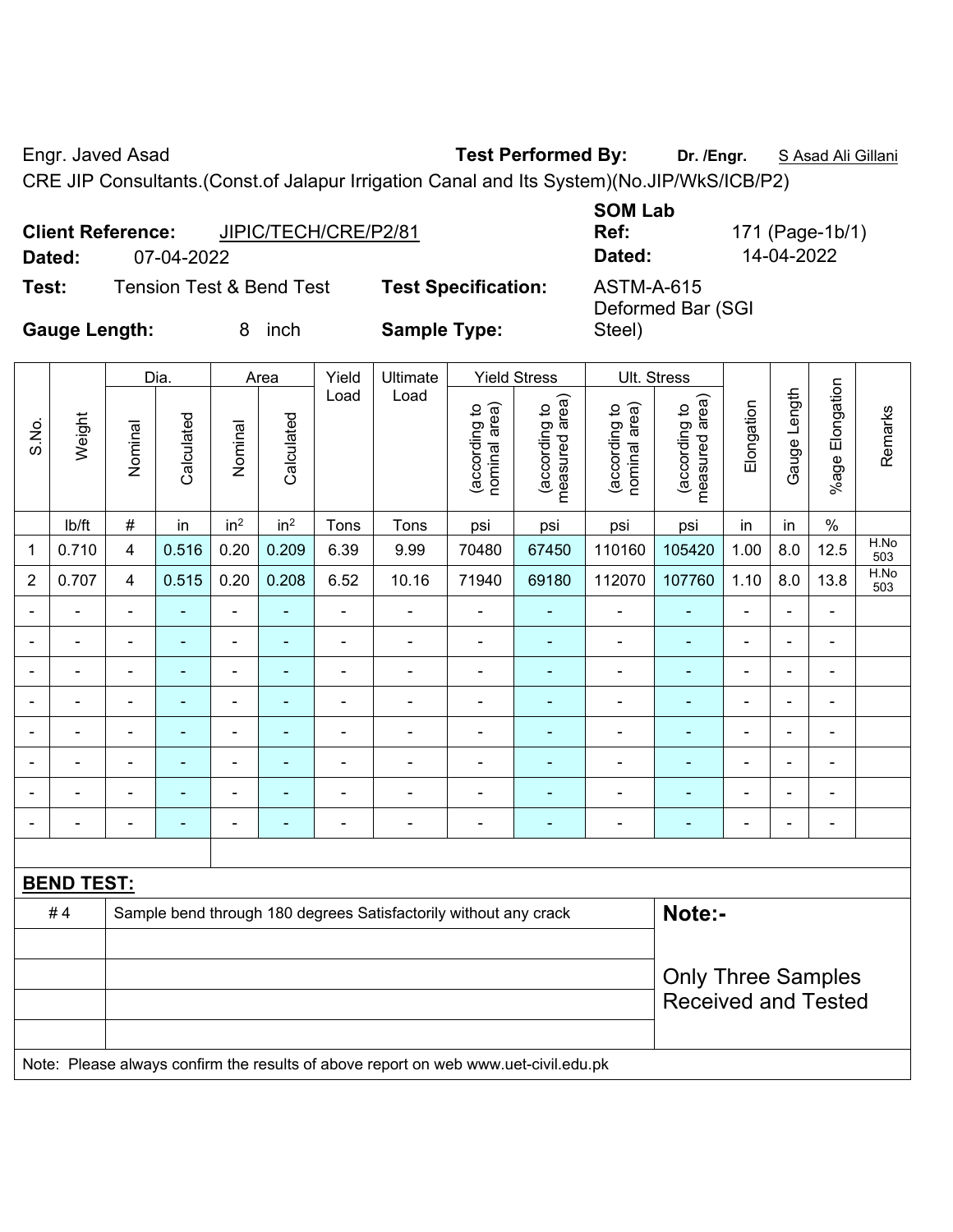Engr. Javed Asad **Test Performed By:** Dr. /Engr. **SAsad Ali Gillani** Collection Association Collection Association

CRE JIP Consultants.(Const.of Jalapur Irrigation Canal and Its System)(No.JIP/WkS/ICB/P2)

|                      | <b>Client Reference:</b> | JIPIC/TECH/CRE/P2/81 |                            | <b>SOM Lab</b><br>Ref:          | 171 (Page-1a/1) |
|----------------------|--------------------------|----------------------|----------------------------|---------------------------------|-----------------|
| Dated:               | 07-04-2022               |                      |                            | Dated:                          | 14-04-2022      |
| Test:                | Tension Test & Bend Test |                      | <b>Test Specification:</b> | ASTM-A-615<br>Deformed Bar (SGI |                 |
| <b>Gauge Length:</b> |                          | inch                 | <b>Sample Type:</b>        | Steel)                          |                 |

| S.No.                                                                            | Weight                                                                 | Nominal        | Dia.<br>Calculated | Nominal         | Area<br>Calculated | Yield<br>Load | Ultimate<br>Load                                                 | nominal area)<br>(according to | <b>Yield Stress</b><br>measured area) | nominal area)<br>(according to | Ult. Stress<br>(according to<br>measured area) | Elongation | Gauge Length | Elongation | Remarks     |
|----------------------------------------------------------------------------------|------------------------------------------------------------------------|----------------|--------------------|-----------------|--------------------|---------------|------------------------------------------------------------------|--------------------------------|---------------------------------------|--------------------------------|------------------------------------------------|------------|--------------|------------|-------------|
|                                                                                  |                                                                        |                |                    |                 |                    |               |                                                                  |                                | (according to                         |                                | measured                                       |            |              | $%$ age    |             |
|                                                                                  | lb/ft                                                                  | #              | in                 | in <sup>2</sup> | in <sup>2</sup>    | Tons          | Tons                                                             | psi                            | psi                                   | psi                            | psi                                            | in         | in           | $\%$       |             |
| 1                                                                                | 1.624                                                                  | 6              | 0.779              | 0.44            | 0.477              | 14.29         | 22.04                                                            | 71640                          | 66080                                 | 110470                         | 101900                                         | 1.40       | 8.0          | 17.5       | H.No<br>02  |
| 2                                                                                | 1.577                                                                  | 6              | 0.768              | 0.44            | 0.463              | 12.84         | 19.75                                                            | 64380                          | 61180                                 | 98970                          | 94060                                          | 1.50       | 8.0          | 18.8       | H.No<br>02  |
| 3                                                                                | 1.592                                                                  | 6              | 0.772              | 0.44            | 0.468              | 13.76         | 21.51                                                            | 68980                          | 64850                                 | 107810                         | 101360                                         | 1.20       | 8.0          | 15.0       | H.No<br>17  |
| 4                                                                                | 1.485                                                                  | 6              | 0.745              | 0.44            | 0.436              | 12.66         | 19.95                                                            | 63460                          | 64040                                 | 99990                          | 100910                                         | 1.20       | 8.0          | 15.0       | H.No<br>17  |
| 5                                                                                | 1.500                                                                  | 6              | 0.749              | 0.44            | 0.441              | 13.22         | 20.41                                                            | 66270                          | 66120                                 | 102290                         | 102060                                         | 1.40       | 8.0          | 17.5       | H.No<br>461 |
| 6                                                                                | 1.486                                                                  | 6              | 0.746              | 0.44            | 0.437              | 12.97         | 20.23                                                            | 65000                          | 65440                                 | 101420                         | 102120                                         | 1.40       | 8.0          | 17.5       | H.No<br>461 |
| $\overline{7}$                                                                   | 1.647                                                                  | $6\phantom{1}$ | 0.785              | 0.44            | 0.484              | 14.17         | 21.56                                                            | 71020                          | 64570                                 | 108070                         | 98240                                          | 1.30       | 8.0          | 16.3       | H.No<br>487 |
| 8                                                                                | 1.582                                                                  | 6              | 0.769              | 0.44            | 0.465              | 13.37         | 20.85                                                            | 67040                          | 63430                                 | 104490                         | 98870                                          | 1.50       | 8.0          | 18.8       | H.No<br>487 |
| 9                                                                                | 1.645                                                                  | 6              | 0.784              | 0.44            | 0.483              | 13.99         | 21.58                                                            | 70100                          | 63860                                 | 108170                         | 98540                                          | 1.30       | 8.0          | 16.3       | H.No<br>494 |
| 10                                                                               | 1.481                                                                  | 6              | 0.744              | 0.44            | 0.435              | 12.81         | 20.08                                                            | 64230                          | 64970                                 | 100660                         | 101820                                         | 1.20       | 8.0          | 15.0       | H.No<br>494 |
|                                                                                  |                                                                        |                |                    |                 |                    |               |                                                                  |                                |                                       |                                |                                                |            |              |            |             |
|                                                                                  | <b>BEND TEST:</b>                                                      |                |                    |                 |                    |               |                                                                  |                                |                                       |                                |                                                |            |              |            |             |
| Note:-<br>#6<br>Sample bend through 180 degrees Satisfactorily without any crack |                                                                        |                |                    |                 |                    |               |                                                                  |                                |                                       |                                |                                                |            |              |            |             |
|                                                                                  | #6                                                                     |                |                    |                 |                    |               | Sample bend through 180 degrees Satisfactorily without any crack |                                |                                       |                                |                                                |            |              |            |             |
|                                                                                  | #6                                                                     |                |                    |                 |                    |               | Sample bend through 180 degrees Satisfactorily without any crack |                                |                                       |                                | <b>Only Fifteen Samples</b>                    |            |              |            |             |
|                                                                                  | #6                                                                     |                |                    |                 |                    |               | Sample bend through 180 degrees Satisfactorily without any crack |                                |                                       |                                | <b>Received and Tested</b>                     |            |              |            |             |
|                                                                                  | #6<br>Sample bend through 180 degrees Satisfactorily without any crack |                |                    |                 |                    |               |                                                                  |                                |                                       |                                |                                                |            |              |            |             |

Note: Please always confirm the results of above report on web www.uet-civil.edu.pk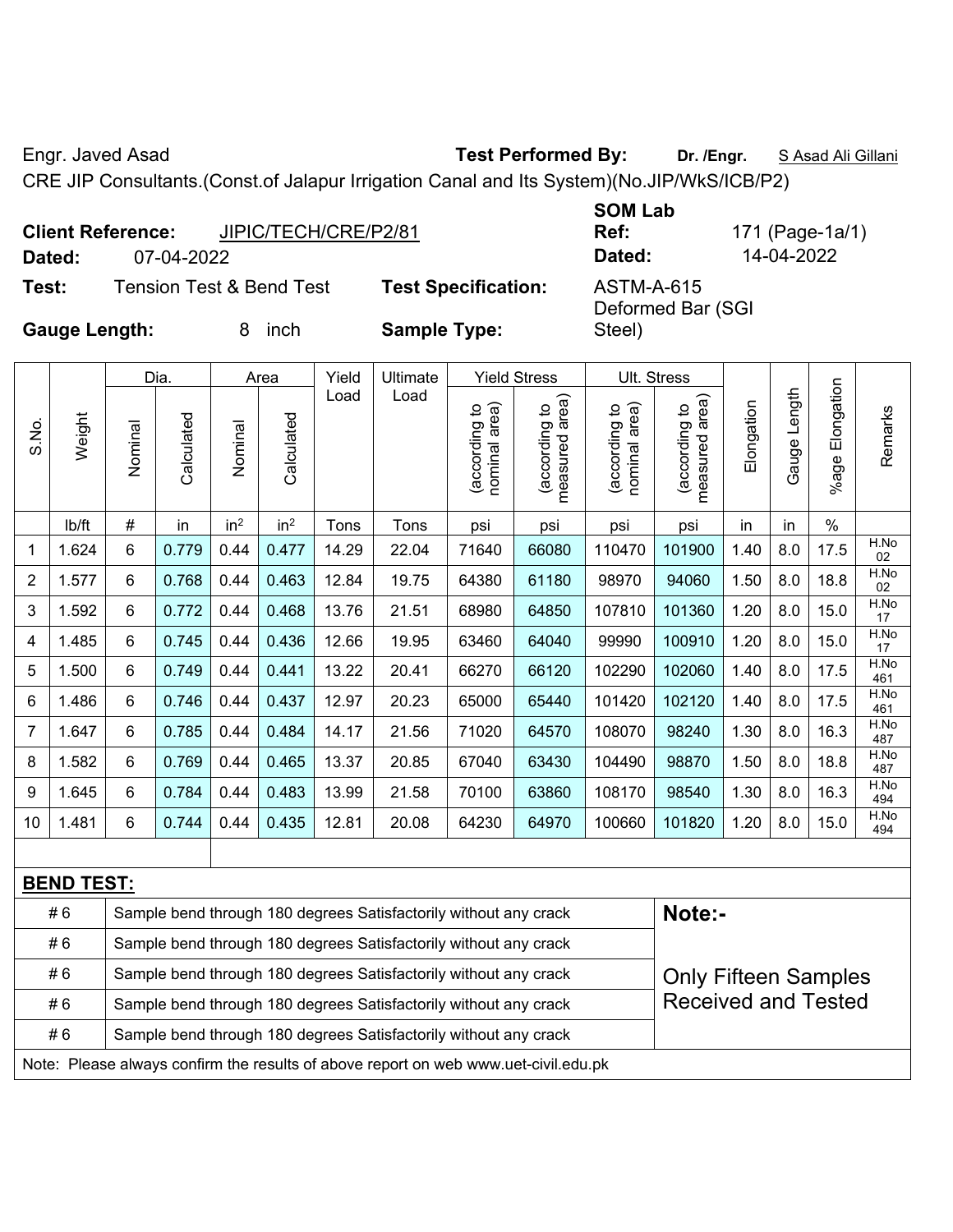Talha Khalid Khan **Test Performed By: Dr. /Engr.** Asad Ali Gillani

A/XEN E&M GE Rafiqui.(Rehabilitation Of Aircraft Pens In Charlie Area (Site-I) At PAF Base Rafiqui)

| <b>Client Reference:</b><br>6567/24/E-6<br>13-04-2022<br>Dated:              |                                                   | <b>SOM Lab</b><br>Ref:<br>Dated:  | 172 (Page-1/1)<br>14-04-2022 |
|------------------------------------------------------------------------------|---------------------------------------------------|-----------------------------------|------------------------------|
| <b>Tension Test &amp; Bend Test</b><br>Test:<br><b>Gauge Length:</b><br>inch | <b>Test Specification:</b><br><b>Sample Type:</b> | <b>ASTM-A-615</b><br>Deformed Bar |                              |

|                |                   |                          | Dia.           |                          | Area            | Yield          | Ultimate                                                                            |                                | <b>Yield Stress</b>             |                                | Ult. Stress                     |                |                |                          |         |
|----------------|-------------------|--------------------------|----------------|--------------------------|-----------------|----------------|-------------------------------------------------------------------------------------|--------------------------------|---------------------------------|--------------------------------|---------------------------------|----------------|----------------|--------------------------|---------|
| S.No.          | Weight            | Nominal                  | Calculated     | Nominal                  | Calculated      | Load           | Load                                                                                | nominal area)<br>(according to | (according to<br>measured area) | nominal area)<br>(according to | measured area)<br>(according to | Elongation     | Gauge Length   | %age Elongation          | Remarks |
|                | lb/ft             | $\#$                     | in             | in <sup>2</sup>          | in <sup>2</sup> | Tons           | Tons                                                                                | psi                            | psi                             | psi                            | psi                             | in             | in             | $\%$                     |         |
| 1              | 0.660             | $\overline{\mathbf{4}}$  | 0.497          | 0.20                     | 0.194           | 6.78           | 9.38                                                                                | 74750                          | 77070                           | 103420                         | 106620                          | 1.00           | 8.0            | 12.5                     |         |
| $\overline{2}$ | 0.665             | $\overline{\mathbf{4}}$  | 0.498          | 0.20                     | 0.195           | 6.32           | 8.69                                                                                | 69700                          | 71480                           | 95770                          | 98230                           | 1.10           | 8.0            | 13.8                     |         |
| $\blacksquare$ | $\blacksquare$    | $\blacksquare$           | -              | $\blacksquare$           | $\blacksquare$  | ä,             | $\blacksquare$                                                                      | $\blacksquare$                 | ٠                               | $\blacksquare$                 | $\blacksquare$                  | $\blacksquare$ | $\blacksquare$ | $\blacksquare$           |         |
|                | $\blacksquare$    | $\blacksquare$           | $\blacksquare$ | $\overline{\phantom{0}}$ | ۰               | $\blacksquare$ | $\blacksquare$                                                                      | $\blacksquare$                 | ۰                               | $\blacksquare$                 | $\blacksquare$                  | $\blacksquare$ | $\blacksquare$ | $\overline{\phantom{a}}$ |         |
|                | $\blacksquare$    | $\blacksquare$           | $\blacksquare$ | $\frac{1}{2}$            | ٠               | $\blacksquare$ | $\blacksquare$                                                                      | $\blacksquare$                 | ٠                               | $\blacksquare$                 | $\blacksquare$                  | ä,             |                | $\blacksquare$           |         |
|                | $\blacksquare$    | $\blacksquare$           | $\blacksquare$ | ÷                        | ٠               | $\blacksquare$ | $\blacksquare$                                                                      | $\blacksquare$                 | ۰                               | $\blacksquare$                 | $\blacksquare$                  | ÷              | $\blacksquare$ | ÷,                       |         |
|                |                   |                          | -              | -                        |                 |                | $\blacksquare$                                                                      | -                              |                                 | $\overline{\phantom{a}}$       | ÷                               | Ē,             |                |                          |         |
|                |                   |                          |                | $\overline{a}$           |                 |                | $\overline{\phantom{0}}$                                                            | $\blacksquare$                 |                                 |                                | $\blacksquare$                  |                |                | $\overline{\phantom{a}}$ |         |
|                |                   |                          |                | ÷                        |                 |                | Ē,                                                                                  | $\blacksquare$                 |                                 | $\blacksquare$                 |                                 |                |                |                          |         |
| $\blacksquare$ |                   | $\overline{\phantom{0}}$ | $\blacksquare$ | $\overline{a}$           | ۰               | $\blacksquare$ | $\blacksquare$                                                                      | $\blacksquare$                 | ۰                               | $\overline{\phantom{0}}$       | $\blacksquare$                  | $\blacksquare$ | $\blacksquare$ | $\blacksquare$           |         |
|                |                   |                          |                |                          |                 |                |                                                                                     |                                |                                 |                                |                                 |                |                |                          |         |
|                | <b>BEND TEST:</b> |                          |                |                          |                 |                |                                                                                     |                                |                                 |                                |                                 |                |                |                          |         |
|                | #4                |                          |                |                          |                 |                | Sample bend through 180 degrees Satisfactorily without any crack                    |                                |                                 |                                | Note:-                          |                |                |                          |         |
|                |                   |                          |                |                          |                 |                |                                                                                     |                                |                                 |                                |                                 |                |                |                          |         |
|                |                   |                          |                |                          |                 |                | <b>Only Three Samples</b>                                                           |                                |                                 |                                |                                 |                |                |                          |         |
|                |                   |                          |                |                          |                 |                |                                                                                     |                                |                                 |                                | <b>Received and Tested</b>      |                |                |                          |         |
|                |                   |                          |                |                          |                 |                |                                                                                     |                                |                                 |                                |                                 |                |                |                          |         |
|                |                   |                          |                |                          |                 |                | Note: Please always confirm the results of above report on web www.uet-civil.edu.pk |                                |                                 |                                |                                 |                |                |                          |         |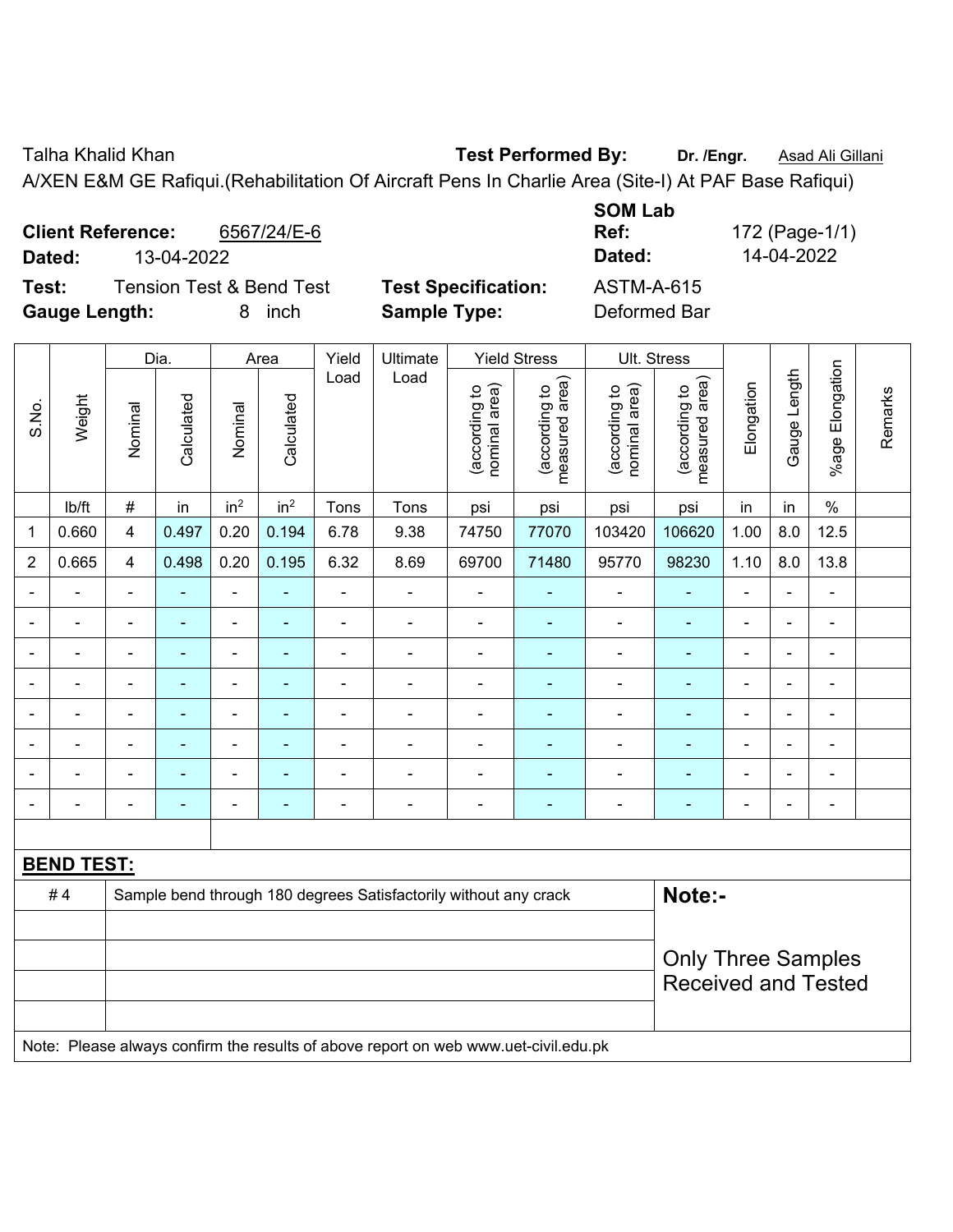Muhammad Rajab. **Test Performed By:** Dr. /Engr. Infan Ul Hasan

M.Sp Kachhi Canal Rem.Works Consults-(KC-06B(4R)Const. Of Main Canal And Distibution System)

**Test:** Tension Test & Bend Test **Test Specification:** ASTM-A-615 **Gauge Length:** 8 inch **Sample Type:** Deformed Bar (Mughal Steel)

**SOM Lab Ref:** 173 (Page-1/1) **Dated:** 31-03-2022 **Dated:** 14-04-2022

|                |                                                                        |                                                                                                | Dia.       | Area            |                 | Yield | Ultimate                                                                            |                               | <b>Yield Stress</b>             |                                | Ult. Stress                     |                     |              |                          |         |
|----------------|------------------------------------------------------------------------|------------------------------------------------------------------------------------------------|------------|-----------------|-----------------|-------|-------------------------------------------------------------------------------------|-------------------------------|---------------------------------|--------------------------------|---------------------------------|---------------------|--------------|--------------------------|---------|
| S.No.          | Weight                                                                 | Nominal                                                                                        | Calculated | Nominal         | Calculated      | Load  | Load                                                                                | nominal area)<br>according to | measured area)<br>(according to | nominal area)<br>(according to | (according to<br>measured area) | Elongation          | Gauge Length | Elongation<br>$%$ age    | Remarks |
|                | lb/ft                                                                  | $\#$                                                                                           | in         | in <sup>2</sup> | in <sup>2</sup> | Tons  | Tons                                                                                | psi                           | psi                             | psi                            | psi                             | in                  | in           | $\%$                     |         |
| 1              | 2.694                                                                  | 8                                                                                              | 1.004      | 0.79            | 0.792           | 27.22 | 34.42                                                                               | 75980                         | 75790                           | 96100                          | 95860                           | 1.40                | 8.0          | 17.5                     |         |
| $\overline{2}$ | 2.646                                                                  | 8                                                                                              | 0.995      | 0.79            | 0.778           | 27.27 | 35.17                                                                               | 76130                         | 77300                           | 98180                          | 99700                           | 1.40                | 8.0          | 17.5                     |         |
| 3              | 1.477                                                                  | $6\phantom{1}$                                                                                 | 0.743      | 0.44            | 0.434           | 16.00 | 19.57                                                                               | 80220                         | 81330                           | 98100                          | 99460                           | 1.50                | 8.0          | 18.8                     |         |
| 4              | 1.476                                                                  | 6                                                                                              | 0.743      | 0.44            | 0.434           | 15.49 | 18.98                                                                               | 77670                         | 78740                           | 95140                          | 96460                           | 1.50                | 8.0          | 18.8                     |         |
| 5              | 1.064                                                                  | 5                                                                                              | 0.631      | 0.31            | 0.313           | 11.82 | 14.75                                                                               | 84130                         | 83320                           | 104940                         | 103930                          | 1.20                | 8.0          | 15.0                     |         |
| 6              | 1.053                                                                  | 5                                                                                              | 0.627      | 0.31            | 0.309           | 10.98 | 13.86                                                                               | 78110                         | 78360                           | 98630                          | 98950                           | 1.20                | 8.0          | 15.0                     |         |
| 7              | 0.654                                                                  | 4                                                                                              | 0.494      | 0.20            | 0.192           | 6.75  | 8.72                                                                                | 74420                         | 77520                           | 96110                          | 100120                          | 1.20<br>8.0<br>15.0 |              |                          |         |
| 8              | 0.655                                                                  | 4                                                                                              | 0.494      | 0.20            | 0.192           | 6.80  | 8.69                                                                                | 74980                         | 78100                           | 95770                          | 99760                           | 1.10                | 8.0          | 13.8                     |         |
|                |                                                                        |                                                                                                |            | ÷,              | ÷               | ä,    | ÷,                                                                                  |                               |                                 | ä,                             | Ξ                               |                     |              | ÷                        |         |
|                |                                                                        |                                                                                                |            | ÷               | ۰               |       | $\blacksquare$                                                                      |                               | $\overline{\phantom{a}}$        | -                              | ۰                               |                     |              | $\overline{\phantom{a}}$ |         |
|                |                                                                        |                                                                                                |            |                 |                 |       |                                                                                     |                               |                                 |                                |                                 |                     |              |                          |         |
|                | <b>BEND TEST:</b>                                                      |                                                                                                |            |                 |                 |       |                                                                                     |                               |                                 |                                |                                 |                     |              |                          |         |
|                | # 8                                                                    |                                                                                                |            |                 |                 |       | Sample bend through 180 degrees Satisfactorily without any crack                    |                               |                                 |                                | Note:-                          |                     |              |                          |         |
|                | #6                                                                     |                                                                                                |            |                 |                 |       | Sample bend through 180 degrees Satisfactorily without any crack                    |                               |                                 |                                |                                 |                     |              |                          |         |
|                | # 5                                                                    | Sample bend through 180 degrees Satisfactorily without any crack<br><b>Only Twelve Samples</b> |            |                 |                 |       |                                                                                     |                               |                                 |                                |                                 |                     |              |                          |         |
|                | #4<br>Sample bend through 180 degrees Satisfactorily without any crack |                                                                                                |            |                 |                 |       |                                                                                     |                               |                                 |                                | <b>Received and Tested</b>      |                     |              |                          |         |
|                |                                                                        |                                                                                                |            |                 |                 |       |                                                                                     |                               |                                 |                                |                                 |                     |              |                          |         |
|                |                                                                        |                                                                                                |            |                 |                 |       | Note: Please always confirm the results of above report on web www.uet-civil.edu.pk |                               |                                 |                                |                                 |                     |              |                          |         |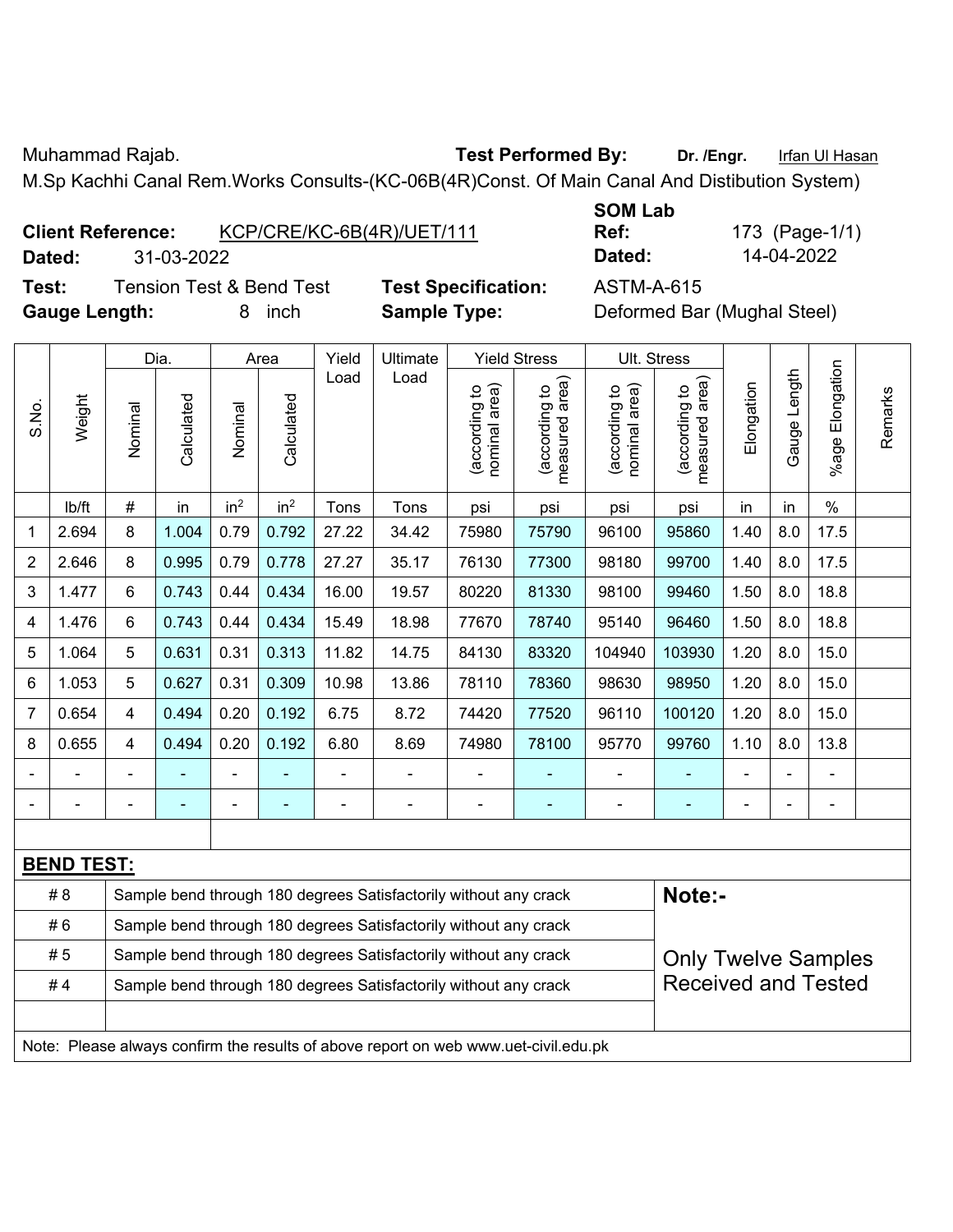Assistant Engineer Bridges **Test Performed By:** Dr. /Engr. **Asad Ali Gillani** Pakistan Railways Peshawar.(The Work Of Bridge No.52,54,55 And 93-A On NSR-DRY Section)

| <b>Client Reference:</b> | 23-W/54/DRY/PSC |
|--------------------------|-----------------|
|--------------------------|-----------------|

**Test:** Tension Test & Bend Test **Test Specification:** ASTM-A-615 **Gauge Length:** 8 inch **Sample Type:** Deformed Bar

**SOM Lab** 

|                |                   |                         | Dia.           |                          | Area            | Yield          | Ultimate                                                                            |                                | <b>Yield Stress</b>             | Ult. Stress                    |                                             |                |                |                       |         |
|----------------|-------------------|-------------------------|----------------|--------------------------|-----------------|----------------|-------------------------------------------------------------------------------------|--------------------------------|---------------------------------|--------------------------------|---------------------------------------------|----------------|----------------|-----------------------|---------|
| S.No.          | Weight            | Nominal                 | Calculated     | Nominal                  | Calculated      | Load           | Load                                                                                | nominal area)<br>(according to | measured area)<br>(according to | (according to<br>nominal area) | (according to<br>neasured area)<br>measured | Elongation     | Gauge Length   | Elongation<br>$%$ age | Remarks |
|                | lb/ft             | $\#$                    | in             | in <sup>2</sup>          | in <sup>2</sup> | Tons           | Tons                                                                                | psi                            | psi                             | psi                            | psi                                         | in             | in             | $\%$                  |         |
| 1              | 1.016             | 5                       | 0.617          | 0.31                     | 0.299           | 9.40           | 13.37                                                                               | 66870                          | 69330                           | 95150                          | 98650                                       | 1.50           | 8.0            | 18.8                  |         |
| $\overline{2}$ | 0.663             | $\overline{\mathbf{4}}$ | 0.498          | 0.20                     | 0.195           | 6.54           | 8.69                                                                                | 72170                          | 74020                           | 95770                          | 98230                                       | 1.60           | 8.0            | 20.0                  |         |
| $\blacksquare$ |                   | $\overline{a}$          |                | $\blacksquare$           |                 | $\blacksquare$ | ä,                                                                                  | ä,                             |                                 | $\blacksquare$                 |                                             | $\overline{a}$ | $\blacksquare$ | ÷                     |         |
|                |                   | $\blacksquare$          | $\blacksquare$ | $\blacksquare$           |                 | $\blacksquare$ | $\overline{a}$                                                                      | $\blacksquare$                 |                                 | $\blacksquare$                 | $\blacksquare$                              | $\blacksquare$ |                |                       |         |
|                |                   |                         |                | $\blacksquare$           |                 |                |                                                                                     |                                |                                 |                                |                                             |                |                |                       |         |
|                |                   |                         |                | $\blacksquare$           |                 | $\blacksquare$ |                                                                                     |                                |                                 | $\blacksquare$                 |                                             | $\blacksquare$ | $\blacksquare$ | $\blacksquare$        |         |
| $\blacksquare$ |                   | $\blacksquare$          |                | $\blacksquare$           | ٠               | $\blacksquare$ | $\blacksquare$                                                                      | $\blacksquare$                 | ٠                               | ۰                              | $\blacksquare$                              | $\blacksquare$ | $\blacksquare$ | ÷                     |         |
|                |                   | ÷                       | $\blacksquare$ | $\blacksquare$           |                 | $\overline{a}$ | $\blacksquare$                                                                      | $\overline{a}$                 |                                 |                                |                                             | $\blacksquare$ | $\blacksquare$ | ÷                     |         |
|                |                   | $\blacksquare$          |                | $\overline{\phantom{a}}$ |                 | $\blacksquare$ | ÷                                                                                   | $\blacksquare$                 |                                 | ۰                              | ÷,                                          | $\blacksquare$ | $\blacksquare$ | ÷                     |         |
|                |                   |                         |                |                          |                 |                |                                                                                     |                                |                                 |                                |                                             |                |                |                       |         |
|                |                   |                         |                |                          |                 |                |                                                                                     |                                |                                 |                                |                                             |                |                |                       |         |
|                | <b>BEND TEST:</b> |                         |                |                          |                 |                |                                                                                     |                                |                                 |                                |                                             |                |                |                       |         |
|                | # 5               |                         |                |                          |                 |                | Sample bend through 180 degrees Satisfactorily without any crack                    |                                |                                 |                                | Note:-                                      |                |                |                       |         |
|                | #4                |                         |                |                          |                 |                | Sample bend through 180 degrees Satisfactorily without any crack                    |                                |                                 |                                |                                             |                |                |                       |         |
|                |                   |                         |                |                          |                 |                |                                                                                     |                                |                                 |                                | <b>Only Four Samples</b>                    |                |                |                       |         |
|                |                   |                         |                |                          |                 |                |                                                                                     |                                |                                 |                                | <b>Received and Tested</b>                  |                |                |                       |         |
|                |                   |                         |                |                          |                 |                |                                                                                     |                                |                                 |                                |                                             |                |                |                       |         |
|                |                   |                         |                |                          |                 |                | Note: Please always confirm the results of above report on web www.uet-civil.edu.pk |                                |                                 |                                |                                             |                |                |                       |         |

**Ref:** 174 (Page-1/1) **Dated:** 11-04-2022 **Dated:** 14-04-2022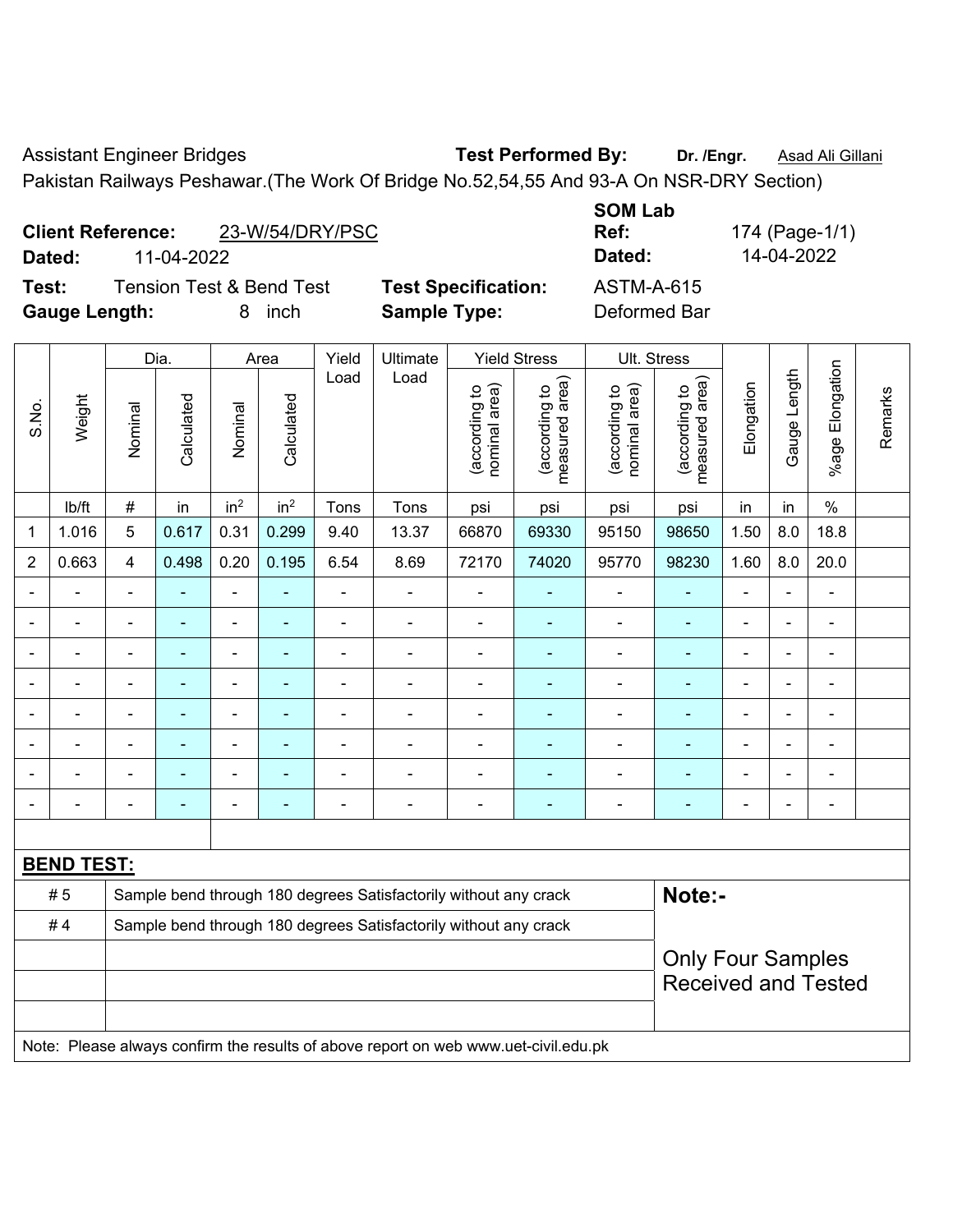Aqeel Aslam **Test Performed By:** Dr. /Engr. **SAsad Ali Gillani** Calculani

Manager Project FMH (Const. New Building At Fatima Memorial Hospital Lahore)

| FMH/RAF/St/01<br><b>Client Reference:</b><br>13-04-2022<br>Dated: |                                                   | <b>SOM Lab</b><br>Ref:<br>Dated:  | 175 (Page-1/1)<br>14-04-2022 |
|-------------------------------------------------------------------|---------------------------------------------------|-----------------------------------|------------------------------|
| Tension Test & Bend Test<br>Test:<br><b>Gauge Length:</b><br>inch | <b>Test Specification:</b><br><b>Sample Type:</b> | <b>ASTM-A-615</b><br>Deformed Bar |                              |

|                |                   |                           | Dia.                     |                          | Area            | Yield          | Ultimate                                                                            |                                | <b>Yield Stress</b>             |                                | Ult. Stress                     |                |                |                         |         |
|----------------|-------------------|---------------------------|--------------------------|--------------------------|-----------------|----------------|-------------------------------------------------------------------------------------|--------------------------------|---------------------------------|--------------------------------|---------------------------------|----------------|----------------|-------------------------|---------|
| S.No.          | Weight            | Nominal                   | Calculated               | Nominal                  | Calculated      | Load           | Load                                                                                | nominal area)<br>(according to | (according to<br>measured area) | nominal area)<br>(according to | measured area)<br>(according to | Elongation     | Gauge Length   | Elongation<br>$%$ age F | Remarks |
|                | lb/ft             | #                         | in                       | in <sup>2</sup>          | in <sup>2</sup> | Tons           | Tons                                                                                | psi                            | psi                             | psi                            | psi                             | in             | in             | $\%$                    |         |
| 1              | 0.650             | $\overline{4}$            | 0.493                    | 0.20                     | 0.191           | 7.26           | 8.87                                                                                | 80040                          | 83810                           | 97800                          | 102400                          | 1.10           | 8.0            | 13.8                    |         |
| $\overline{2}$ | 0.647             | 4                         | 0.492                    | 0.20                     | 0.190           | 6.88           | 8.53                                                                                | 75880                          | 79870                           | 94090                          | 99040                           | 1.00           | 8.0            | 12.5                    |         |
| Ē,             | ä,                | $\blacksquare$            | $\blacksquare$           | ÷,                       |                 | L,             | ä,                                                                                  | $\blacksquare$                 | ÷                               | ÷,                             | ٠                               | $\blacksquare$ | $\blacksquare$ | $\blacksquare$          |         |
|                | ÷                 | $\blacksquare$            | $\blacksquare$           | $\blacksquare$           | $\blacksquare$  | $\blacksquare$ | ÷                                                                                   | $\overline{\phantom{a}}$       | ۰                               | ÷                              | ۰                               | $\blacksquare$ | $\overline{a}$ | $\blacksquare$          |         |
|                | ä,                | L,                        | ä,                       | $\blacksquare$           |                 | ä,             | ä,                                                                                  | $\blacksquare$                 | ä,                              | ÷,                             | $\blacksquare$                  | $\blacksquare$ |                | $\blacksquare$          |         |
|                | $\blacksquare$    | $\blacksquare$            | $\blacksquare$           | $\blacksquare$           | $\blacksquare$  | $\blacksquare$ | $\blacksquare$                                                                      | $\blacksquare$                 | ۰                               | $\blacksquare$                 | $\blacksquare$                  |                |                | $\blacksquare$          |         |
|                | $\blacksquare$    |                           | $\blacksquare$           | $\blacksquare$           |                 |                | $\blacksquare$                                                                      | $\blacksquare$                 | ۰                               | $\blacksquare$                 | ٠                               |                |                | $\blacksquare$          |         |
|                |                   |                           |                          | $\overline{\phantom{0}}$ |                 |                |                                                                                     | -                              | ۰                               |                                | ۰                               |                |                | $\blacksquare$          |         |
|                | $\blacksquare$    |                           |                          | $\blacksquare$           |                 |                | $\overline{\phantom{0}}$                                                            | $\blacksquare$                 | ۰                               | ٠                              | $\blacksquare$                  |                |                | $\blacksquare$          |         |
| $\blacksquare$ | $\blacksquare$    | $\blacksquare$            | $\overline{\phantom{0}}$ | $\blacksquare$           |                 | $\blacksquare$ | $\blacksquare$                                                                      | $\blacksquare$                 | ÷                               | ÷                              | ۰                               | $\blacksquare$ | $\blacksquare$ | $\overline{a}$          |         |
|                |                   |                           |                          |                          |                 |                |                                                                                     |                                |                                 |                                |                                 |                |                |                         |         |
|                | <b>BEND TEST:</b> |                           |                          |                          |                 |                |                                                                                     |                                |                                 |                                |                                 |                |                |                         |         |
|                | #4                |                           |                          |                          |                 |                | Sample bend through 180 degrees Satisfactorily without any crack                    |                                |                                 |                                | Note:-                          |                |                |                         |         |
|                |                   |                           |                          |                          |                 |                |                                                                                     |                                |                                 |                                |                                 |                |                |                         |         |
|                |                   | <b>Only Three Samples</b> |                          |                          |                 |                |                                                                                     |                                |                                 |                                |                                 |                |                |                         |         |
|                |                   |                           |                          |                          |                 |                |                                                                                     |                                |                                 |                                | <b>Received and Tested</b>      |                |                |                         |         |
|                |                   |                           |                          |                          |                 |                |                                                                                     |                                |                                 |                                |                                 |                |                |                         |         |
|                |                   |                           |                          |                          |                 |                | Note: Please always confirm the results of above report on web www.uet-civil.edu.pk |                                |                                 |                                |                                 |                |                |                         |         |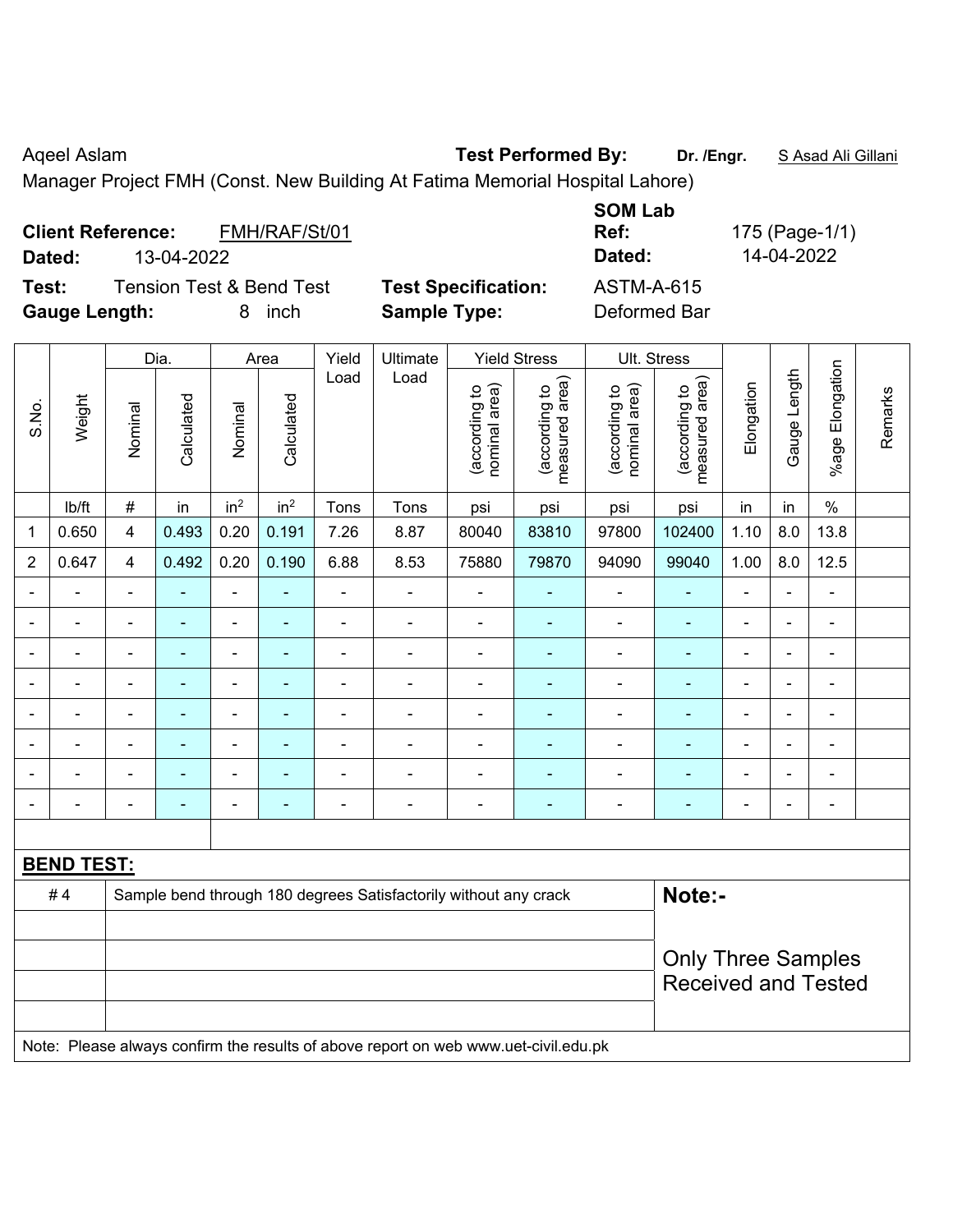Maj Adnan Khalid (R) **Test Performed By:** Dr. /Engr. **Asad Ali Gillani** Associates And Ali Gillani Dy Dir MTL DHA Lhr.(Const Of Girls School &College Block-B,Sec-I(Rahbar),DHA Ph-XI (M/s DHA-C))

| <b>Client Reference:</b> | 408/241/32/Lab/82/656 |
|--------------------------|-----------------------|
|                          |                       |

**Test:** Tension Test & Bend Test **Test Specification:** ASTM-A-615 **Gauge Length:** 8 inch **Sample Type:** Deformed Bar (Mughal Steel)

**SOM Lab Ref:** 176 (Page-1/1) **Dated:** 31-03-2022 **Dated:** 14-04-2022

|                |                   |                                                                  | Dia.           |                 | Area            | Yield                    | Ultimate                                                                            |                                | <b>Yield Stress</b>             | Ult. Stress                    |                                 |                |              |                          |         |
|----------------|-------------------|------------------------------------------------------------------|----------------|-----------------|-----------------|--------------------------|-------------------------------------------------------------------------------------|--------------------------------|---------------------------------|--------------------------------|---------------------------------|----------------|--------------|--------------------------|---------|
| S.No.          | Weight            | Nominal                                                          | Calculated     | Nominal         | Calculated      | Load                     | Load                                                                                | nominal area)<br>(according to | (according to<br>measured area) | (according to<br>nominal area) | (according to<br>measured area) | Elongation     | Gauge Length | Elongation<br>$%$ age    | Remarks |
|                | lb/ft             | $\#$                                                             | in             | in <sup>2</sup> | in <sup>2</sup> | Tons                     | Tons                                                                                | psi                            | psi                             | psi                            | psi                             | in             | in           | $\frac{0}{0}$            |         |
| 1              | 1.466             | 6                                                                | 0.741          | 0.44            | 0.431           | 15.39                    | 19.16                                                                               | 77160                          | 78770                           | 96060                          | 98070                           | 1.20           | 8.0          | 15.0                     |         |
| $\overline{2}$ | 1.462             | 6                                                                | 0.740          | 0.44            | 0.430           | 15.06                    | 18.91                                                                               | 75470                          | 77220                           | 94780                          | 96990                           | 1.30           | 8.0          | 16.3                     |         |
| 3              | 0.670             | 4                                                                | 0.501          | 0.20            | 0.197           | 7.24                     | 9.23                                                                                | 79810                          | 81030                           | 101730                         | 103280                          | 1.00           | 8.0          | 12.5                     |         |
| 4              | 0.663             | 4                                                                | 0.498          | 0.20            | 0.195           | 7.54                     | 9.48                                                                                | 83180                          | 85320                           | 104540                         | 107220                          | 1.00           | 8.0          | 12.5                     |         |
|                | $\blacksquare$    | $\blacksquare$                                                   | $\blacksquare$ | ÷,              |                 | $\overline{\phantom{a}}$ | $\overline{\phantom{a}}$                                                            | ä,                             | $\blacksquare$                  | $\blacksquare$                 | $\blacksquare$                  | $\blacksquare$ | ä,           | $\blacksquare$           |         |
|                | $\blacksquare$    | ä,                                                               | $\blacksquare$ | ÷               |                 | $\blacksquare$           | $\overline{\phantom{a}}$                                                            | L,                             | $\blacksquare$                  | $\blacksquare$                 | $\blacksquare$                  | $\blacksquare$ | ä,           | $\blacksquare$           |         |
|                | $\blacksquare$    | $\blacksquare$                                                   | $\blacksquare$ | ÷               | $\blacksquare$  | $\blacksquare$           | $\blacksquare$                                                                      | ä,                             | $\blacksquare$                  | $\blacksquare$                 | $\blacksquare$                  | $\blacksquare$ |              | $\blacksquare$           |         |
|                |                   |                                                                  |                |                 |                 |                          |                                                                                     | $\blacksquare$                 | ÷                               |                                |                                 |                |              | ÷                        |         |
|                |                   |                                                                  |                |                 |                 |                          |                                                                                     |                                |                                 |                                |                                 |                |              |                          |         |
|                |                   | $\blacksquare$                                                   |                | $\blacksquare$  |                 |                          | ٠                                                                                   | $\blacksquare$                 | ÷                               | $\overline{\phantom{0}}$       | $\blacksquare$                  | $\blacksquare$ |              | $\overline{\phantom{0}}$ |         |
|                |                   |                                                                  |                |                 |                 |                          |                                                                                     |                                |                                 |                                |                                 |                |              |                          |         |
|                | <b>BEND TEST:</b> |                                                                  |                |                 |                 |                          |                                                                                     |                                |                                 |                                |                                 |                |              |                          |         |
|                | #6                |                                                                  |                |                 |                 |                          | Sample bend through 180 degrees Satisfactorily without any crack                    |                                |                                 |                                | Note:-                          |                |              |                          |         |
|                | #4                | Sample bend through 180 degrees Satisfactorily without any crack |                |                 |                 |                          |                                                                                     |                                |                                 |                                |                                 |                |              |                          |         |
|                |                   |                                                                  |                |                 |                 |                          |                                                                                     |                                |                                 |                                | <b>Only Six Samples</b>         |                |              |                          |         |
|                |                   |                                                                  |                |                 |                 |                          |                                                                                     |                                |                                 |                                | <b>Received and Tested</b>      |                |              |                          |         |
|                |                   |                                                                  |                |                 |                 |                          |                                                                                     |                                |                                 |                                |                                 |                |              |                          |         |
|                |                   |                                                                  |                |                 |                 |                          | Note: Please always confirm the results of above report on web www.uet-civil.edu.pk |                                |                                 |                                |                                 |                |              |                          |         |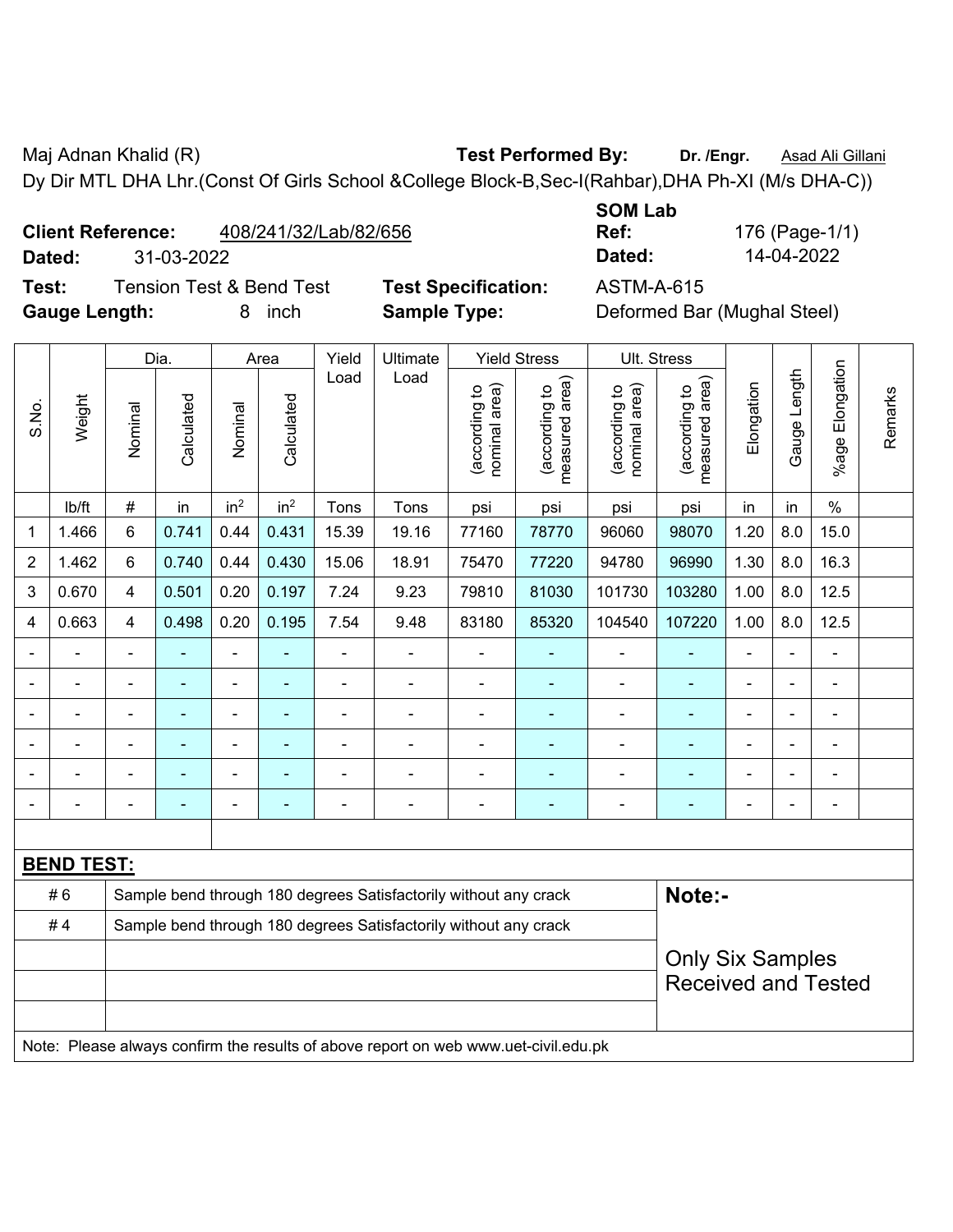Sub Divisional officer, **Test Performed By:** Dr. /Engr. **Asad Ali Gillani** Collection Association Association Association Association Association Association Association Association Association Association Association Asso

BSD Bahawalnagar(Const Of Family Cort,Senior Civil Judge Court,DayCare centre And Record Room)

**Client Reference:** 504/BWN **Dated:** 01-04-2022 **Dated:** 14-04-2022 **Test:** Tension Test & Bend Test **Test Specification:** ASTM-A-615

**Gauge Length:** 8 inch **Sample Type:** Deformed Bar

**SOM Lab Ref:** 177 (Page-1/1)

|                |                   |                                                                  | Dia.           |                 | Area            | Yield | Ultimate                                                         |                               | <b>Yield Stress</b>                | Ult. Stress                    |                                 |                          |                |                 |         |
|----------------|-------------------|------------------------------------------------------------------|----------------|-----------------|-----------------|-------|------------------------------------------------------------------|-------------------------------|------------------------------------|--------------------------------|---------------------------------|--------------------------|----------------|-----------------|---------|
| S.No.          | Weight            | Nominal                                                          | Calculated     | Nominal         | Calculated      | Load  | Load                                                             | nominal area)<br>according to | area)<br>(according to<br>measured | nominal area)<br>(according to | measured area)<br>(according to | Elongation               | Gauge Length   | %age Elongation | Remarks |
|                | Ib/ft             | $\#$                                                             | in             | in <sup>2</sup> | in <sup>2</sup> | Tons  | Tons                                                             | psi                           | psi                                | psi                            | psi                             | in                       | in             | $\%$            |         |
| 1              | 2.628             | 8                                                                | 0.991          | 0.79            | 0.772           | 22.83 | 34.27                                                            | 63750                         | 65230                              | 95680                          | 97910                           | 1.30                     | 8.0            | 16.3            |         |
| $\overline{2}$ | 1.491             | 6                                                                | 0.747          | 0.44            | 0.438           | 14.02 | 19.57                                                            | 70260                         | 70580                              | 98100                          | 98550                           | 1.30                     | 8.0            | 16.3            |         |
| 3              | 0.680             | 4                                                                | 0.505          | 0.20            | 0.200           | 6.34  | 9.04                                                             | 69920                         | 69920                              | 99710                          | 99710                           | 1.40                     | 8.0            | 17.5            |         |
|                |                   | ۰                                                                |                | ٠               |                 | ÷     | $\blacksquare$                                                   |                               |                                    | $\blacksquare$                 |                                 | $\blacksquare$           | $\blacksquare$ |                 |         |
|                |                   | $\blacksquare$                                                   | $\blacksquare$ | $\blacksquare$  | $\blacksquare$  | ÷     | $\blacksquare$                                                   | $\overline{\phantom{0}}$      | $\blacksquare$                     | $\blacksquare$                 | $\blacksquare$                  | $\blacksquare$           | $\blacksquare$ | $\blacksquare$  |         |
|                |                   | $\blacksquare$                                                   |                |                 |                 |       |                                                                  |                               |                                    |                                |                                 |                          |                |                 |         |
|                |                   | ۰                                                                |                | ۰               |                 |       | ۰                                                                | $\overline{\phantom{0}}$      | ٠                                  | $\overline{\phantom{0}}$       | $\blacksquare$                  | $\overline{\phantom{0}}$ | ÷              |                 |         |
|                |                   | ÷                                                                | $\blacksquare$ | $\blacksquare$  | ٠               |       | $\blacksquare$                                                   | $\overline{\phantom{0}}$      | $\blacksquare$                     |                                | $\blacksquare$                  | $\blacksquare$           | $\blacksquare$ |                 |         |
|                |                   |                                                                  |                |                 |                 |       |                                                                  |                               |                                    |                                |                                 |                          |                |                 |         |
|                |                   |                                                                  |                | ۰               |                 |       | $\blacksquare$                                                   | ÷                             | $\blacksquare$                     | $\blacksquare$                 |                                 |                          | ä,             | -               |         |
|                |                   |                                                                  |                |                 |                 |       |                                                                  |                               |                                    |                                |                                 |                          |                |                 |         |
|                | <b>BEND TEST:</b> |                                                                  |                |                 |                 |       |                                                                  |                               |                                    |                                |                                 |                          |                |                 |         |
|                | # 8               |                                                                  |                |                 |                 |       | Sample bend through 180 degrees Satisfactorily without any crack |                               |                                    |                                | Note:-                          |                          |                |                 |         |
|                | #6                | Sample bend through 180 degrees Satisfactorily without any crack |                |                 |                 |       |                                                                  |                               |                                    |                                |                                 |                          |                |                 |         |
|                | #4                | Sample bend through 180 degrees Satisfactorily without any crack |                |                 |                 |       |                                                                  |                               |                                    |                                | <b>Only Six Samples</b>         |                          |                |                 |         |
|                |                   |                                                                  |                |                 |                 |       |                                                                  |                               |                                    |                                | <b>Received and Tested</b>      |                          |                |                 |         |
|                |                   |                                                                  |                |                 |                 |       |                                                                  |                               |                                    |                                |                                 |                          |                |                 |         |

Note: Please always confirm the results of above report on web www.uet-civil.edu.pk